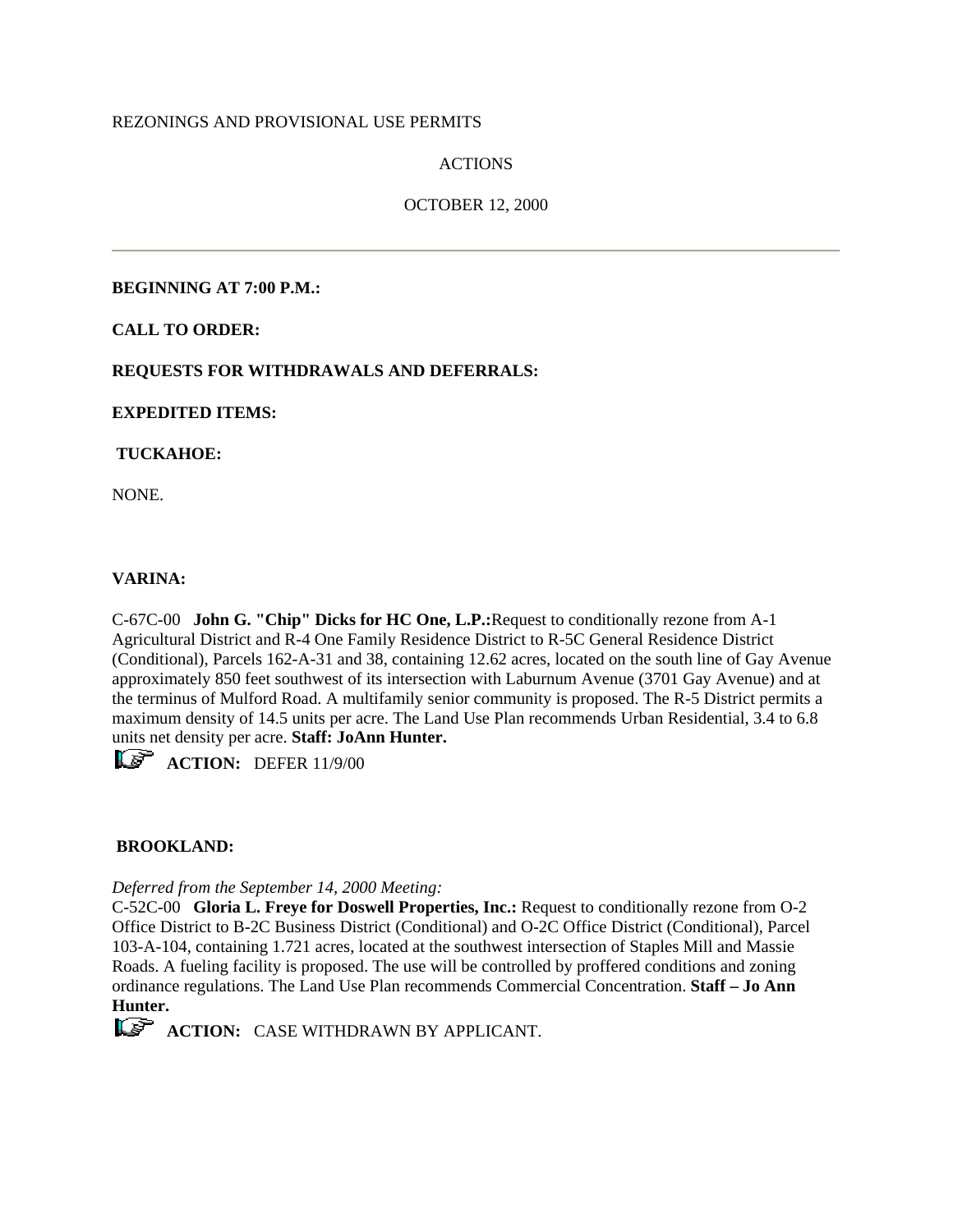### *Deferred from the September 14, 2000 Meeting:*

P-8-00 **Heidi H. Parker for RCTC Wholesale Corp.:** Request for a provisional use permit in accordance with Sections 24-95(a)(3) and 24-122.1 of Chapter 24 of the County Code in order to extend the height of the existing tower, on part of Parcel 116-A-13, containing 4,200 square feet of leased area, located on the east line of Westmoreland Street approximately 400 feet south of its intersection with Jacques Street (2001 Westmoreland Street). The site is zoned M-1 Light Industrial District. The Land Use Plan recommends Heavy Industry. **Staff - Jo Ann Hunter.**

**ACTION:** DEFER 11/9/00

## *Deferred from the September 14, 2000 Meeting:*

C-53C-00 **Henry L. Wilton for Wilton Development Corp.:** Request to conditionally rezone from R-4 One Familly Residence District to RTHC Residential Townhouse District (Conditional) and B-2C Business District (Conditional), Parcels 82-A-14 through 18 & 20 and Parcels 82-7-A-2 & 9, containing 28.4 acres, located on the west line of Staples Mill Road at its intersection with Dublin Street. Townhouses and business uses are proposed. The RTH District allows a density of 9 units per acre. The business use will be controlled by proffered conditions and zoning ordinance regulations. The Land Use Plan recommends Urban Residential, 3.4 to 6.8 units net density per acre. **Staff – Elizabeth Via.** 

**ACTION:** DEFER 11/9/00

C-68C-00 **Cabell Evans for Virginia Lab Supply:** Request to conditionally rezone from O-2 Office District to M-1C Light Industrial District (Conditional), Parcel 94-A-6, containing 1.08 acres, located at the southwest intersection of Dumbarton and Byrdhill Roads (54 Byrdhill Road). An office/warehouse is proposed. The use will be controlled by proffered conditions and zoning ordinance regulations. The Land Use Plan recommends Office. **Staff: Elizabeth Via.** 

 $\mathbf{L} \mathbf{F}$  **ACTION:** DEFER 11/9/00

## **FAIRFIELD:**

## *Deferred from the September 14, 2000 Meeting:*

C-58C-00 **Garry Gallagher for Edge Development, L. L. C.:** Request to conditionally rezone from R-2A One Family Residence District to M-1C Light Industrial District (Conditional), Parcels 33-A-53 and 54, containing 3.652 acres, located on the north line of Virginia Center Parkway approximately 553 feet east of its intersection with Brook Road (U. S. Route 1). Commercial development is proposed. The use will be controlled by zoning ordinance regulations and proffered conditions. The Land Use Plan recommends Office/Service. **Staff – Mark Bittner.**



#### *Deferred from the September 14, 2000 Meeting:*

C-66C-00 **Roy B. Amason:** Request to conditionally rezone from A-1 Agricultural District and R-2C One Family Residence District (Conditional) to RTHC Residential Townhouse District (Conditional), Parcels 32-A-102N, 114A, 117, and 122, containing approximately 11.44 acres, located at the northeast intersection of Francis Road and Old Francis Road and along the south line of Francis Road at its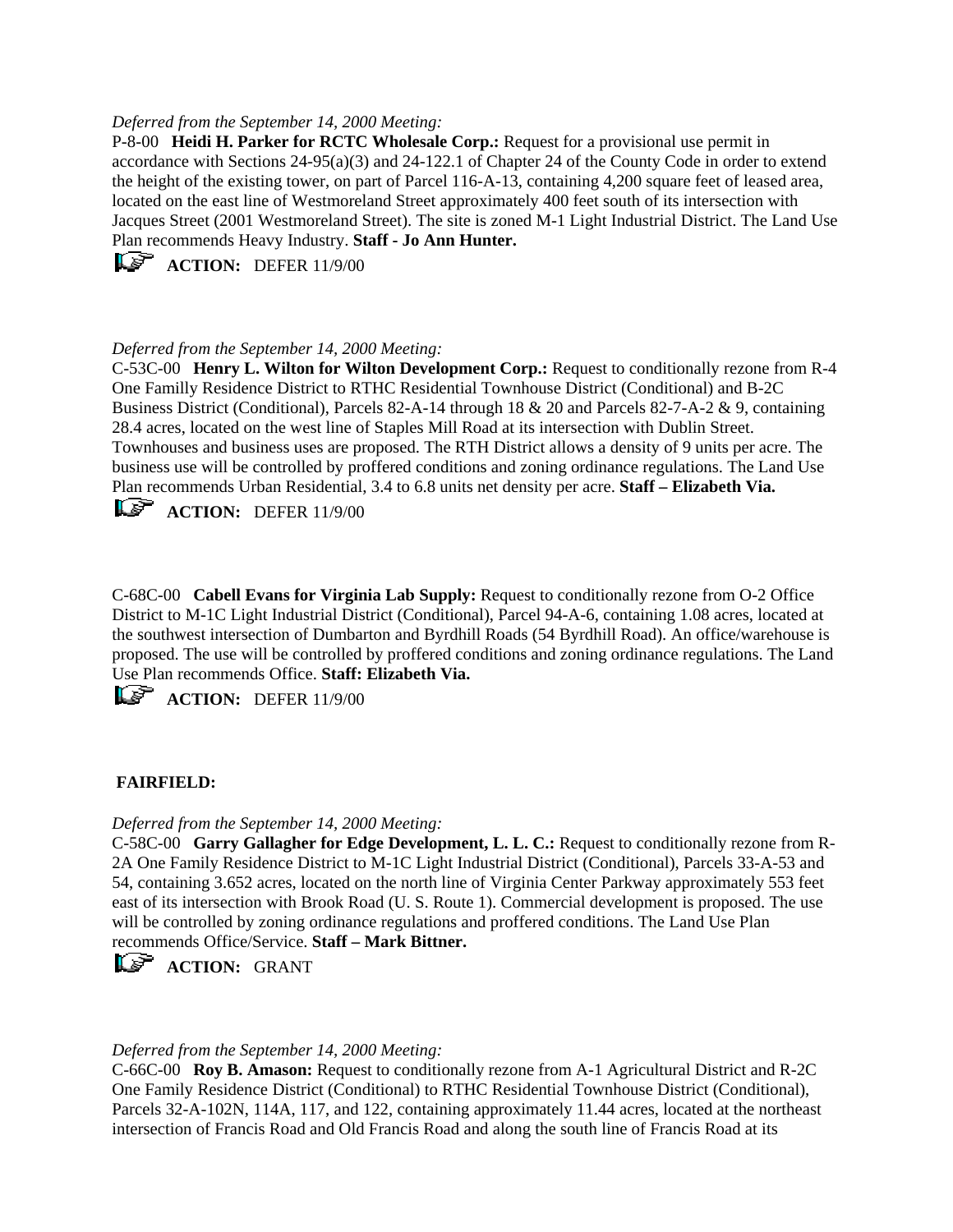intersection with Virginia Center Parkway. Residential townhomes for sale are proposed. The applicant proffers no more than sixty-six (66) residences to be constructed on the property. The Land Use Plan recommends Suburban Residential 2, 2.4 to 3.4 units net density per acre. **Staff – Jo Ann Hunter.**

**ACTION: GRANT** 

# **THREE CHOPT:**

## *Deferred from July13, 2000 Meeting:*

C-41C-00 **Rev. Rick McDaniels for Glen Allen Community Church:** Request to conditionally rezone from R-2C One Family Residence District (Conditional) to O-2C Office District (Conditional), Part of Parcel 9-A-20, containing approximately 1.571 acres, located on the south line of Nuckols Road at its intersection with Wyndham Park Drive. A bank branch is proposed. The use will be controlled by proffered conditions and zoning ordinance regulations. The Land Use Plan recommends Suburban Residential 1, 1.0 to 2.4 units net density per acre, and Environmental Protection Area. **Staff – Eric Lawrence.**

**ACTION:** DEFER APRIL 12, 2001

## *Deferred from the September 14, 2000 Meeting:*

C-60C-00 **Andrew Condlin or Patrick Sanderson for MCI WorldCom:** Request to amend proffered conditions accepted with rezoning case C-30C-93 (zoned R-3C) on Parcel 29-A-50, containing 1.584 acres, located on the west line of Francistown Road approximately 150 feet north of its intersection with Castle Point Drive. The amendment is related to the front yard setback and non clearing area on the property. The Land Use Plan recommends Suburban Residential 1, 1.0 to 2.4 units net density per acre. **Staff – Lee Householder**

**ACTION: GRANT** 

## *Deferred from the September 14, 2000 Meeting:*

P-12-00 **Christopher King for Sprint PCS:** Request for a provisional use permit in accordance with Sections 24-95 (a) (3) and 24-122.1 of Chapter 24 of the County Code in order to construct and operate a 120 foot cellular communications tower and antenna, on part of Parcel 49-9-A-3B, (North Carolina Furniture Company) containing 1,258 square feet, located on the south side of West Broad Street (U. S. Route 250) approximately 250 feet east of its intersection with Pemberton Road. The site is zoned B-2C Business District (Conditional). **Staff – Eric Lawrence.**

**ACTION:** DEFER 11/9/00

C-70C-00 **Jordan Consulting Engineers for Deborah Hungerford:** Request to conditionally rezone from A-1 Agricultural District and R-2C One Family Residence District (Conditional) to R-5C General Residence District (Conditional), part of Parcels 10-A-12 and 13, containing 0.842 acre, located on the south line of Nuckols Road 496 feet west of its intersection with Shady Grove Road. An expansion to an existing child care center is proposed. The use will be controlled by proffered conditions and zoning ordinance regulations. The Land Use Plan recommends Suburban Residential 1, 1.0 to 2.4 units net